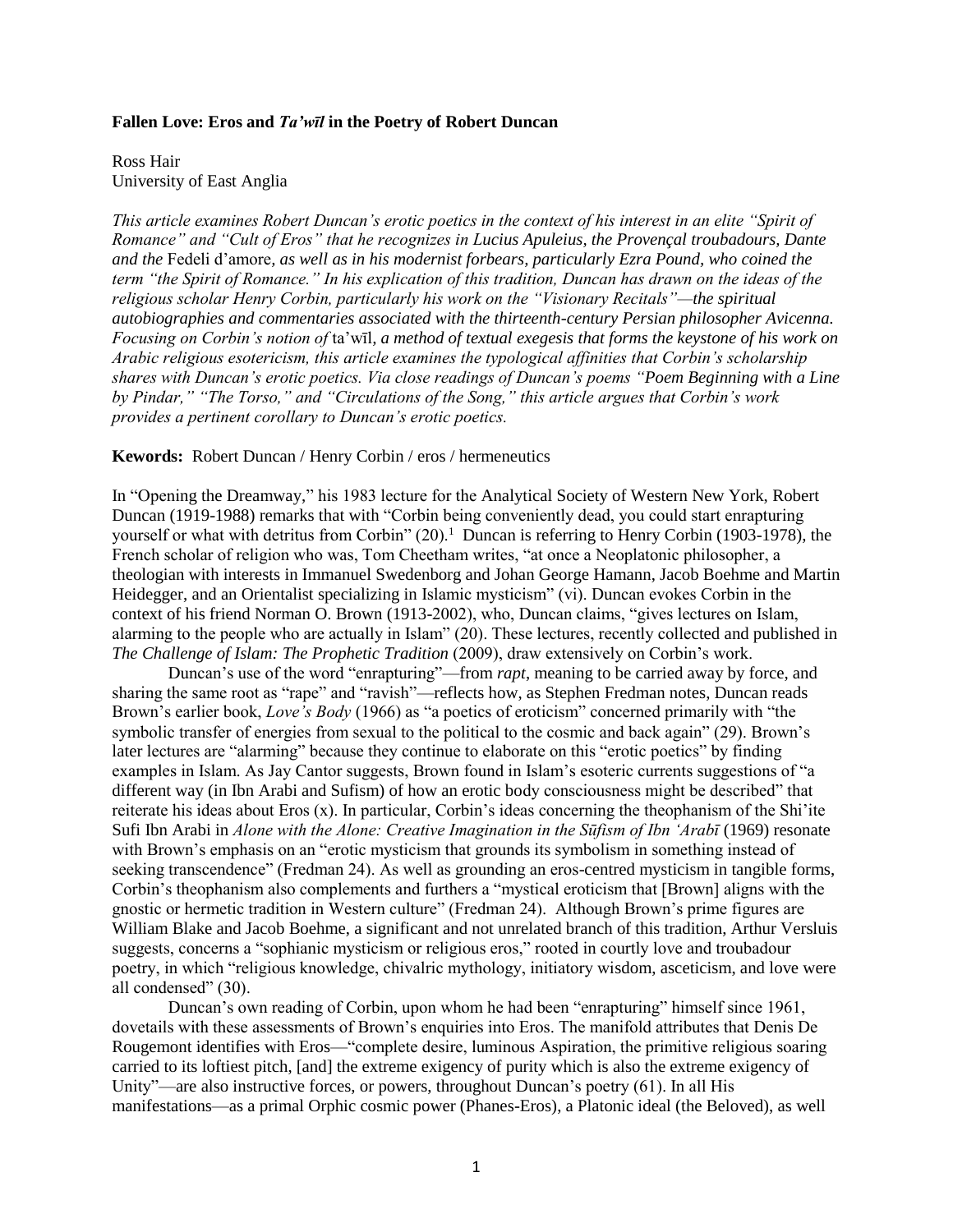as the classical god (son of Aphrodite, companion of Psyche) and as erotic desire—Eros is, I propose, the "major mover" of Duncan's poetry (*OF* 11). Building on Fredman's insights regarding Duncan's erotic "contextual" poetics, I want to consider the tacit role Corbin assumes in Duncan's own ideas about the "primary eroticism of poetry" (27). To do so, I will focus primarily on how Duncan has read Corbin's book, *Avicenna and the Visionary Recital* (1960), which Robin Blaser gave him in 1961 (Bertholf 337).<sup>2</sup> Duncan uses Corbin's book in his engagement with the cult of Eros and its pronounced angelology in a section of *The H. D. Book* dating back to March 1961.<sup>3</sup> Duncan also evokes Corbin in several poems included in *Bending the Bow* (1968) and in *Ground Work: Before the War* (1984). Considering these poems in relation to what is perhaps Duncan's defining "erotic" poem—"Poem Beginning with a Line by Pindar" from *The Opening of the Field* (1960)—I propose that Duncan's erotic poetics, by invoking what is essentially a syncretistic tradition of Eros-centred theosophies and Neoplatonic cosmologies, addresses the question of "fallen love." This refers to an earthly, material love, itself reflecting the Divine Love with which individuals (or, their souls) aspire to reunite. It also denotes what De Rougement in *Love in the Western World* (1940) describes as a historical descent of "passionate love":

The history of passionate love in all great literature from the thirteenth century down to our own day is the history of the descent of the courtly myth into "profane" life, the account of the more and desperate attempts of Eros to take the place of mystical transcendence by means of emotional intensity. But magniloquent or plaintive, the tropes of its passionate discourse and the hues of its rhetoric can never attain to more than the glow of a resurgent twilight and the promise of a phantom bliss. (170)

As a historical condition and as a cosmic force, "Eros, like Osiris or Lucifer (if He be the Prince of Light whom the Gnostics believe scattered in sparks throughout the darkness of what is matter)," Duncan claims, "is a Lord over us in spirit who is dispersed everywhere to our senses": "We are drawn to Him, but we must also gather Him to be" (*HD* 82). The poet therefore has to retrieve and re-member this "fallen love" within "the creative work of a union in knowledge and experience" (*HD* 82). As I argue, not only does Corbin engage similar themes of exile and return in various forms of Arabic esotericism, but he also identifies and promotes a method of textual exegesis—the Arabic concept of *ta'wīl*—which is fundamental to their gnosis. *Ta'wīl*, I argue, provides an implicit corollary to Duncan's recuperative poetic which "participates in the erotic energy underlying not only the experience of love but all life" and "take[s] in and imaginatively inhabit[s] the entire spectrum between eros and thanatos" (Fredman 177, 166).

## **The Visionary Recital**

*Avicenna and the Visionary Recital* comprises Corbin's translations of the "Visionary Recitals" and the accompanying commentaries attributed to the Persian philosopher Ibn Sinna (Avicenna) as well as Corbin's extensive explication of their complex hermeneutics. These Recitals, such as *The Recital of the Bird* and *The Recital of Hayy ibn Yaqzan*, are spiritual autobiographies or mystical accounts, that articulate what Christopher Bamford describes as "Avicenna's Neoplatonized Aristotelianism" which attempts to "impose the intelligible universe of Neoplatonism, proceeding by contemplation, upon Aristotle's more sense-based world" in order to delineate a "theoretically elaborated cosmos [not as] an abstract construct but [as] a lived, phenomenal reality" (*Voyage* xxvi, xlviii).

According to Bamford, the Recital expresses "a complicity between angelology and cosmology" that "ontologize[s] nature and consciousness as a single structure, confirming the essentially spiritual nature of humanity and the soteriological structure of the cosmos" (*Voyage* xxvii). The Recitals are essentially anagogic narratives that describe journeys of exile and return. Travelling through a spiritual and symbolic topography, the narrator of the Recital expresses how the soul is connected to, and mediated by, a hierarchy of angelic Intelligences that lead back to the divine One. As Bamford explains, "by means of contemplation and endowing the cosmos—the world of human experiences—with a spiritual, angelological (that is, ontological) correspondence" the traveler's soul returns to its divine origins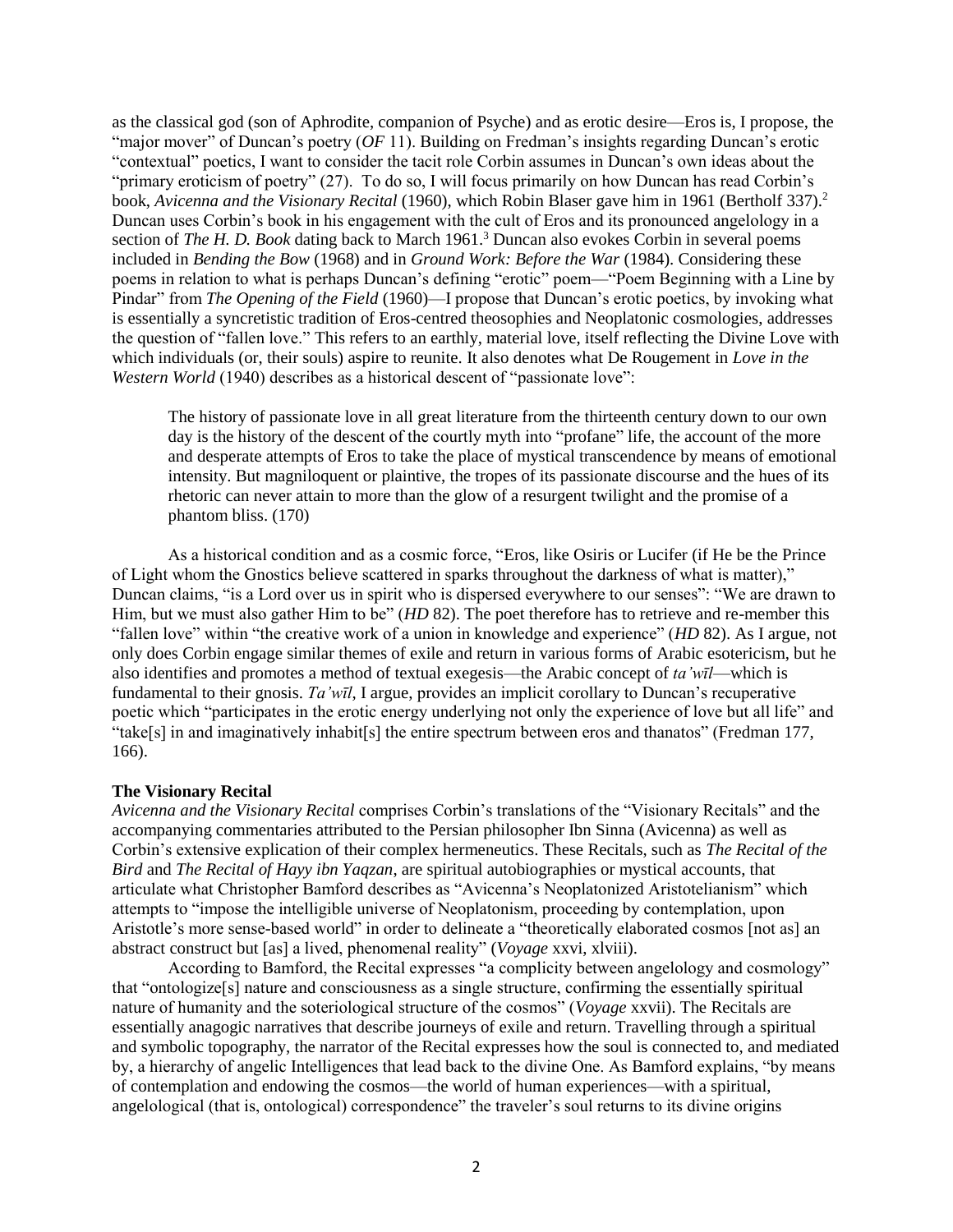(*Voyage* xxvi). It is at this point that theophany proves crucial to such an event because a "to conceive the universe and intelligible essences" within the Recital is "complemented by imaginative ability to Visualize concrete figures, to encounter 'persons'" so that "the soul reveals all the presences that have always inhabited it without its being aware of them" (*AV* 8). This "acquisition of consciousness," Corbin suggests, "permits the soul triumphantly to pass beyond the circles that held it prisoner" (*AV* 8). "And that," Corbin proposes, "is the entire adventure related, as a personal experience, in the *Recital of Hayy ibn Yaqzan* and the *Recital of the Bird"* (*AV* 8).

## **The Spirit of Romance**

In *The H.D. Book* Duncan reiterates Corbin's emphasis on "personal experience" in the context of the "cult of angels" which occurs within a transhistorical "Spirit of Romance" that attributes, "absolute value [...] to the individual experience that would imagine the universe in terms of love, desire, devotion, and ecstasy" (520). Duncan derives the phrase "Spirit of Romance" from Pound's book of the same name (first published in 1910) which traces a cult of Eros or Love "from the *Golden Ass* of Apuleius and from the *Pervigilium Veneris* of the second-century A.D. through to Dante and Guido [Cavalcanti]" (*Selected Prose* 155). From this Spirit of Romance a new conception of Love emerges:

Romance has appeared, and there may be a new Eros. Not only the primal cosmic power but also the Platonic ideal, the First Beloved, but also the most human god that Psyche sought, but also the Eros as evil that Church fathers, Catholic and heretic, had imagined, but also now the power of a cult that remains as a mode in poetry. Eros had become a tradition of the poem. (*HD* 95-96)

Duncan sees Pound's generation as inheritors of this "tradition of the poem" which was passed onto them from the Pre-Raphaelites: "Back of H.D., as back of Pound or of Yeats, was the cult of romance that Rossetti and then Morris had derived from Dante and his circle, the *Fedeli d'amore*, and revived in the Victorian era" (*HD* 519).<sup>4</sup> Just as the modernists received the tradition from their Victorian predecessors, Duncan sees himself and close contemporaries including Robert Creeley, inheriting it from their modernist forbears (*Selected Prose* 155). Indeed, "Sonnet 3" from *Roots and Branches* (1964)— Duncan's reworking of Dante's sonnet, "Guido, i'vorrei che tu e Lapo ed io," addressed to Robin Blaser and Jack Spicer—promotes an Erotic coterie in its celebration of homosexual fraternity and its testimony to "a primary poetic vision and experience that will return where it will in man's history" (*RB* 124; *HD* 97).

The Spirit of Romance comprises an "aristocracy of emotion" encompassing various poetic milieus including the Provençal troubadours, the Tuscan poets known as the *Fedeli d'amore*—the faithful followers of Love who practiced the *dolce stil novo*, the "sweet new style" of poetry—and, their most celebrated affiliate, Dante (*SR* 90).Unlike the "erotic poetics of the New American poets" that, Fredman claims, "marks a rebirth of Whitmanian virtues of informality, openness, vulnerability, nakedness, ecstasy, and camaraderie," the Spirit of Romance is elite and circumscribed (6). Closed, hermetic forms such as the troubadours' *trobar clus*, and the "visionary interpretation" they required, ensured only a specialized readership could grasp Love's divine mysteries (*SR* 90). Likewise, the *Fedeli d'amore*, William Anderson writes, was "open to a few," those "rare spirits who were struggling to devise a code of life that retained from chivalry the idea of nobility, while making it depend on personal virtue instead of inherited wealth and breeding" also "preserved spiritual aspirations not unlike that of some mendicants" (80). But their "insistence on the nobility of the heart rather than nobility of descent," Anthony Mortimer notes, "does not involve any democratization of poetry" because these Tuscan poets saw "themselves as a cultural and spiritual elite" and "shared the Provençal love of formal complexity" which ensured their code of love was not profaned by base minds (153, 151).

This elite gnosis emphasizes an experiential Love, an "interpretation of the cosmos by feeling," which is *felt* as a spiritual reality via the mediation of a female figure (*SR* 94). Recalling how in the Visionary Recital the "figure that announces itself to the soul *personally* […] symbolizes *with* the soul's most intimate depths," Duncan proposes that in the Spirit of Romance, "The Spirit or the sacred in man's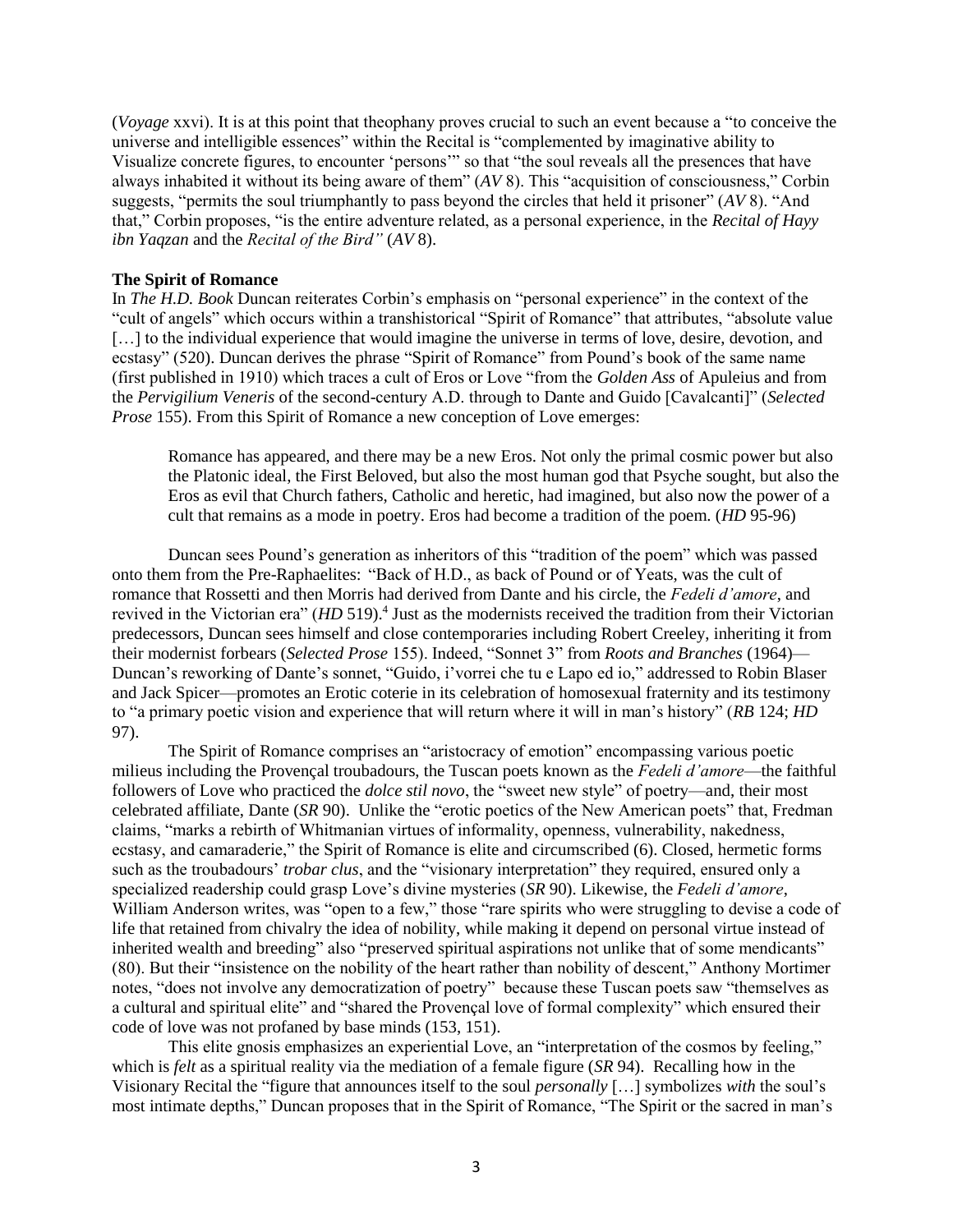being appeared in the old order as a woman, an angelic presence or Truth in which a man took his being, as Dante took his being in Beatrice" (*AV* 20; *HD* 516). This "Truth" in Dante's *Vita Nuova*, Roxanna Preda notes, is Love itself, "an anthropomorphic, male, para-Christian deity that appears in dreams and visions and dictates conduct" (47). Corbin describes a similar anthropomorphism in terms of theophany, noting how "a phenomenology of the stranger-consciousness" manifests in "[w]orks of philosophy, spiritual romances in prose, or mystical poems" as "a fundamental gnostic intuition, which in every relation individualizes the Holy Spirit into an individual Spirit, who is the celestial *paredros* of the human being, its guardian angel, guide and companion, helper and saviour" (*AV* 27, 21).

Duncan also recognizes Eros as "a primal authority, a cosmic need," and a "formal demand" which is realized in a law (or *lure*) of desire and attraction that "shape<sup>[s]</sup> all matter to its energies" (*HD* 82, 71). This perception of Eros as both a cosmic and a personal phenomenon adumbrates Duncan's notion of "a poetic faith in which Eros and Poetry, Romance, Rite and Lore have become One in the imagination" (*HD* 98). Fredman draws attention to this aspect of Duncan's poetry in the context of what he considers the "self-reflexivity" of Duncan's erotic poetics (28). According to Fredman, this selfreflexivity "has much in common with the cult of love because both pursuits involve an erotic turning inward that increases the power of the activity by concentrating on its own properties rather than on the outside world" (28). The broader implications of Duncan's self-reflexive erotic poetics are evident in Davidson's suggestion that, for Duncan, poetry itself "instantiates a ritual 'scene of instruction' that inaugurates the poem and becomes one of its central subjects":

In its most common form, the scene opens with the poet engaged in reading (or, in some cases, in writing) a text, whereupon lexical or philological questions about individual words disturb concentration and permit entry into a deeper level of comprehension. The poet returns to a "place of first permission" where suppressed meanings provide access to a larger vision of things. Those meanings include archaic survivals of cultic and atavistic religions which propose a unity of spirit and form, of soul and eros. ("Marginality" 279)

This kind of self-reflexivity, as I discuss below, is evident in Duncan's poem "Poem Beginning with a Line By Pindar" which, out of all the contingent factors of composition, becomes "a powerful nexus" of the "transcendent reality of Eros and Psyche and of the revelations flowing out of the myth they belonged to" (*FC* 17). This poem, therefore, not only demonstrates how poetry instantiates a rite in which "Eros and Poetry, Romance, Rite and Lore [...] become One in the imagination," but also discloses hermetic meanings, or a gnosis, concerning the cult of Eros within which "soul and eros" are major, defining, powers *and* players.

## *Ta'wīl*

Corbin also recognizes reading as the scene of ritual instruction. Indeed, what Davidson identifies as an instructive reading practice motivating Duncan's poetics is paralleled in the *ta'wīl* which Corbin understands as a textual exegesis and "the most characteristic mental operation of all our Spirituals, Neoplatonists, Ishraqiyun, Sufis, [and] Ismailian theosophists":

Its process is best fitted to reveal to us both the secret of the genesis of our visionary recitals (since it also provokes the situation that originates them) and the secret of deciphering them. The operation properly consists in "bringing back," recalling, returning to its origin, not only the text of a book but also the cosmic context in which the soul is imprisoned. The soul must free this context, and free itself from it, by transmuting it into symbols. (*AV* 28)

*Ta'wīl,* is implicit throughout Duncan's work. In "Moving the Moving Image, Passages 17," from *Bending the Bow*, Duncan uses the term "*Mi'raj*" to describe the sun's ascent which becomes commensurate with the ascent of the enraptured speaker's heart: "Grand Mi'raj! It is the Sun, the fiery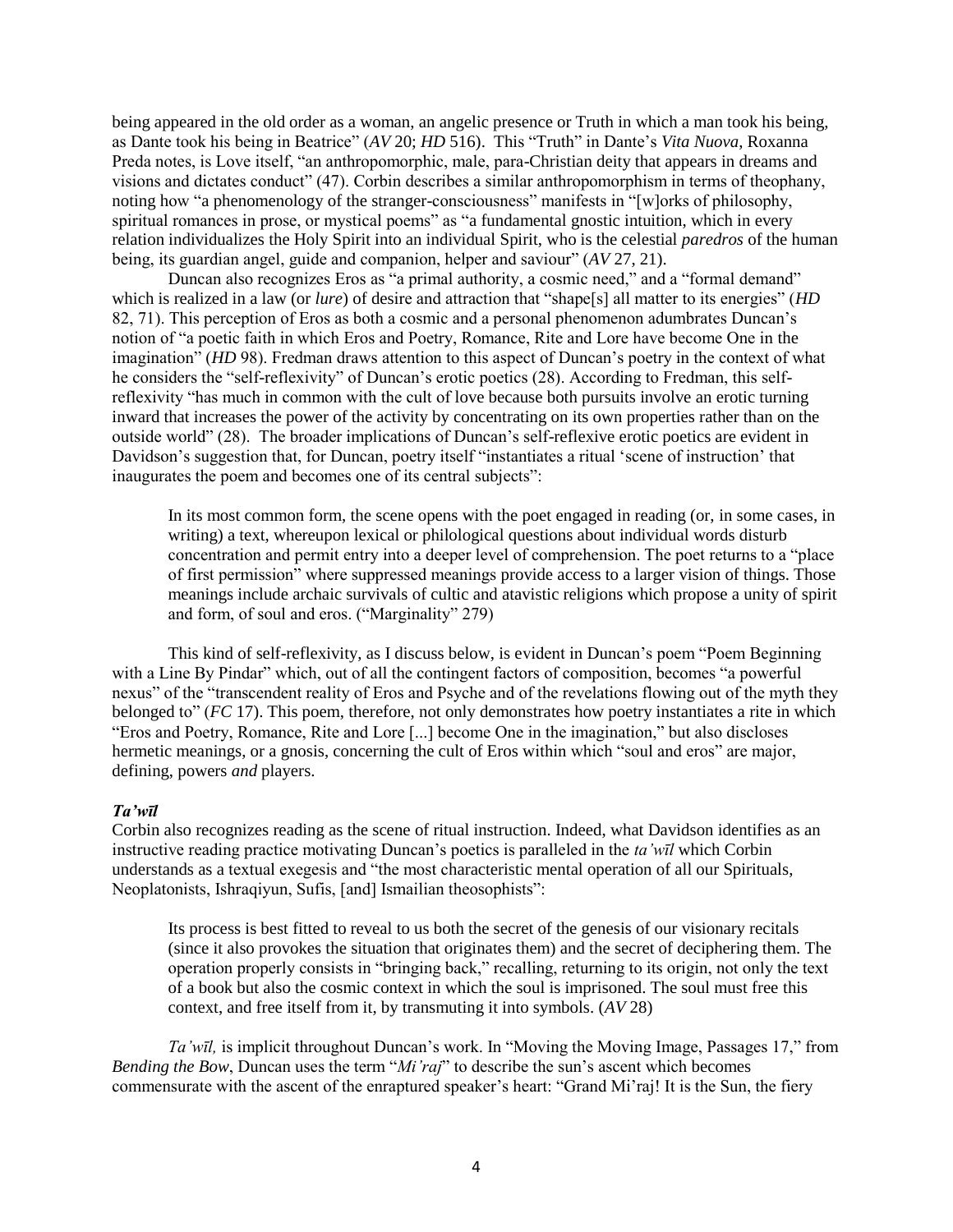ball / that ascends with my heart" (*BB* 60). According to Corbin "*Mi'raj"* denotes the gnostic's anagogic ascent – their journey of Return:

The *ta'wīl* of the soul—the *exegesis* that leads the soul back to its truth *(haqiqat)*—transmutes all cosmic realities and relations and restores them to symbols; each becomes an Event of the soul, which, in its ascent, its *Mi'raj,* passes beyond them and makes them interior to itself. (*AV* 34).

Ascent and interiorization are not, however, antitheses in the gnostic ascent. "We imagine transcendence on the basis of height," Pierre Deghaye writes, "but it exists no less in the depths. On the other hand, depths also exist in interiority. What is interior is transcendent in relation to what is exterior" (217). Notably, Davidson describes Duncan's poetry as permitting "entry into a *deeper* level of comprehension," and Duncan draws attention to a similar notion of depth in "The Sweetness and Greatness of Dante's Divine Comedy" (1965):

If we view the literal as matter of mere fact, as the positivist does, it is mute. But once we apprehend the literal as a language, once things about us reveal depths and heights of meaning, we are involved in the sense of Creation ourselves, and in our human terms, this is Poetry, making, the inner Fiction of Consciousness. (*FC* 145)

Ascent/descent is also evident in the image of the sun Duncan presents in "Benefice, Passages 23" which, "on the horizon / in the West // (setting) / rises" (*BB* 76). Notably, this sun rises "from the Orient West of us" (*BB* 76). Corbin's uses the term "Orient" to describe the spiritual *orient*ation of *ta'wīl*: "[B]eneath the idea *of exegesis* we glimpse that of an *exodus,* of a 'departure from Egypt,' which is an exodus from metaphor and the slavery of the letter, from *exile* and the *Occident* of exoteric appearance to the *Orient* of the original and hidden Idea" (*BB* 76; *AV* 29). This "exodus" is achieved through the hermeneutics of *ta'wīl* which, Corbin emphasizes, "is, etymologically and inversely, to *cause to return,* to lead back, to restore to one's origin and to the place where one comes home, consequently to return to the true and original meaning of a text" (*AV* 29).

What Corbin describes is not without precedent or equivalents. For example, the emphasis Corbin places on a text's exoteric and esoteric meanings recalls the "closed," hermetic, compositions of *trobar clus* that, Roger Boase explains, "lends itself to interpretation on many levels" and, according to Frank M. Chambers, "demands more than ordinarily acute receptivity on the part of the reader" (78; 96-97). Indeed, the elite "inner rite" of *trobar clus* and its "heretical language where meanings were united in a spiritual double-entendre" parallel the extraordinary demands of *ta'wīl* (*HD* 91). According to Corbin, only the exegete who has "first acquired a perfect understanding of the 'data' which the literal revelation (*tanzīl*) provides," and "who is fully appraised of the modalities according to which the universes intercorrespond, as well as the meaning of the *anamnesis* to be found in all of them" can perform *ta'wīl* (*Temple* 39).

Although it seems credulous to presume a "true and original meaning of a text," Duncan's poetry expresses its own exodus from the slavery of the letter. In his program notes for a 1959 reading at San Francisco State College's Poetry Center, Duncan posits a transcendent/hidden archetext:

A poem is news of an other life. And from childhood I have been seeking the lore of that other life, with a faith that everything that is realized here *is* there, and real only there – thus I call it the real world: that everything we do here, each act, the actual world, is a sign, an omen of the real, and an enactment of its reality, as actual words in actual script or print on the actual page are signs of a real spiritual world. (173-174)

Language not only describes an "other" reality but *is* that reality. Exegesis, therefore, is integral to how that other life, the spiritual reality of Poetry, is realized. Thus, as Corbin suggests, "instead of seeking a secret *in* or *under* the text, we must regard the text itself as *the* secret" (*AV* 33). In Duncan's case, this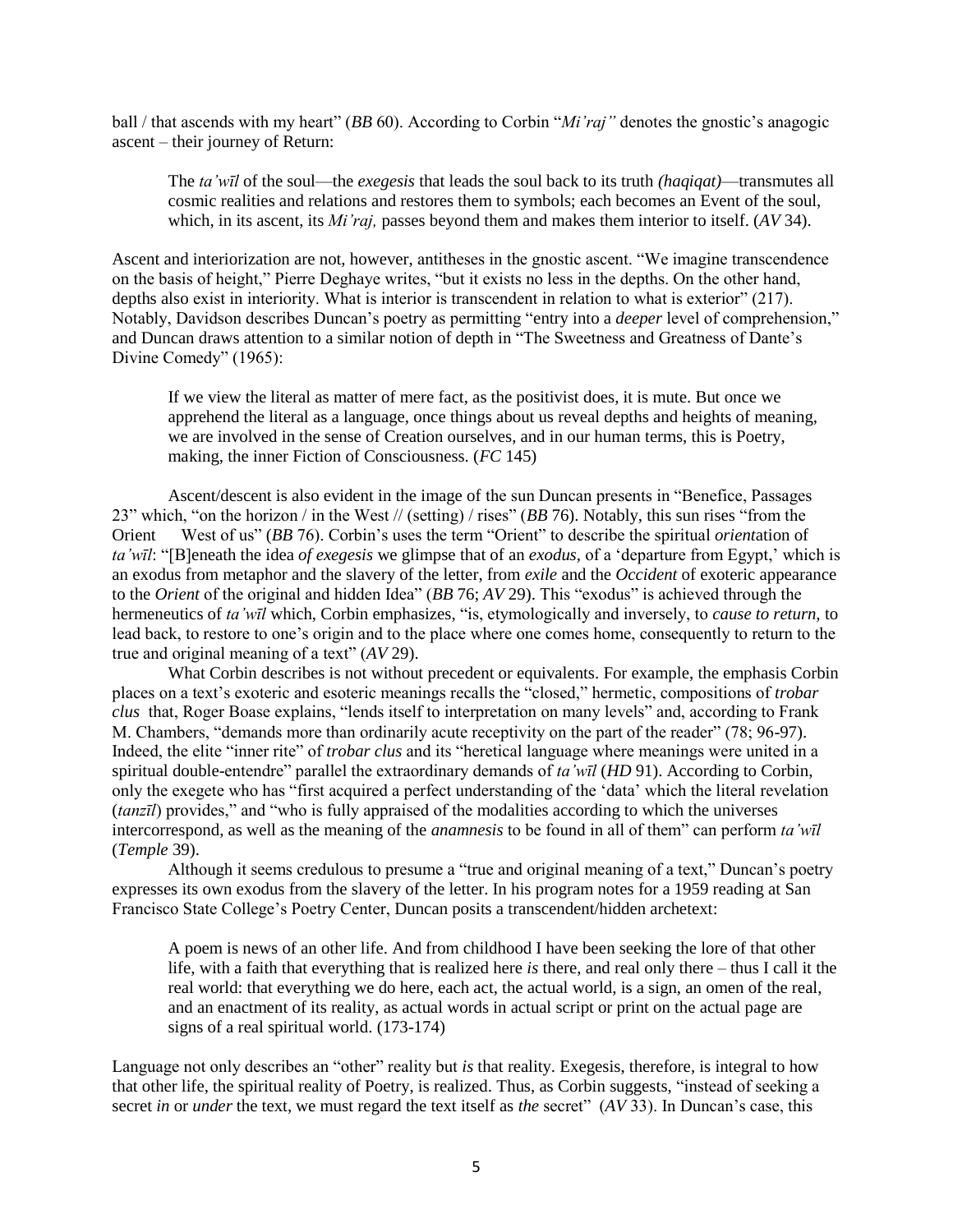means that at back of each poem is the intimation of a more encompassing Poetry. To recall Davidson's claims regarding Duncan's "ritual 'scene of instruction,'" each poem, in its writing or its reading, becomes an occasion for what is essentially *ta'wīl*, a method and a rite of intuiting the larger orders concealed within a text.

These similarities with *ta'wīl* are perhaps most striking in Duncan's introduction to *Bending the Bow*, particularly in his description of the poem as a dark room "alight with love's intentions" (*BB* vii):

*It* is striving to come into existence in these things, or, all striving to come into existence is It—in this realm of man's languages a poetry of all poetries, *grand collage*, I name It, having only the immediate event of words to speak for It. In the room we, aware or unaware, are the event of ourselves in It. (*BB* vii)

Duncan also voices these ideas in "The Sweetness and Greatness of Dante's *Divine Comedy*," claiming that, "the universe and our experience in it is a text that we must learn to read if we are to come to the truth of it and ourselves" (*FC* 144). Corbin makes a similar claim in the context of the gnostic's soul in the Recital which "takes its departure, accomplishes the *ta'wīl* of its true being, by basing itself on a text—text of a book or cosmic text—which its effort will carry to a transmutation, raise to the rank of a real, but inner and psychic, Event" (*AV* 31). But whether *ta'wīl* can really achieve such a return to "real" truth and meaning is not as important as the stance such exegesis implies. For, as Corbin suggests, the orientation of *ta'wīl* refuses to limit "the field of true and meaningful knowledge to the mere operations of the rational understanding":

Freed from an old impasse, we have learned to register and to make use of the intentions implicit in all the acts of consciousness or transconsciousness. To say that the Imagination (or love, or sympathy, or any other sentiment) *induces knowledge*, and knowledge of an 'object' which is proper to it, no longer smacks of paradox. (*Alone* 3)

#### **The Angel**

The dialectical relationship of the actual with the spiritual—those depths and heights of meaning witnessed in the literal—defines the Spirit of Romance and its emphasis on the figure of the Beloved. "In the tradition of the mystery poem that Pound traces from Apuleius to Dante the figure of a woman is central," Duncan notes: "Isis, then the Venus of the *Pervigilium Veneris*, the Lady of the troubadours and Beatrice" (*HD* 512). Duncan outlines a similar legacy in his poem "The Maiden" in *The Opening of the Field* whose image of a maiden "Bright with spring," recalls the verdant imagery used to describe the Lady of the troubadours and the *Fedeli d'amore*. Dante's friend, Guido Cavalcanti and fellow *Fedeli d'amore*, in his ballata, "Fresca rosa novella" stresses how the Lady becomes a *mediatrix* when he writes: "Angelic form, I say, / Lady, resides in you" (3). In such instances, as Duncan explains in *The H. D. Book*, the lover is "united with the divine reality by a love union with the Angel who is present in the person of the Beloved" (520). In the figure of the Beloved theophany occurs; Love manifests Itself through love, desire, and beauty. This "Lady is both archetypical and specific," Duncan suggests in an essay acknowledging Creeley's place in the Spirit of Romance, which indicates how "poetry arises in the constant working of a tangible substance and idea at tension" (*Selected Prose* 155).

Corbin's influence on Duncan's ideas about this tradition is implicit in Duncan's suggestion that "Dante drew from translated Sufi texts as well as from the songs of Toulouse and Albi where such images of the First Beloved appeared" (*HD* 519, 521). While this recalls Pound's claim in "Cavalcanti" (1934) that Cavalcanti's ideas are traceable to "the Arabian background" of Avicenna, "the concentric spheres of the heavens, Ibn Baja's itinerary of the soul going to God, [and] Averroes' specifications for the degrees of comprehension," it also reflects Corbin's claims regarding the intersection of Arabic theosophy with the *Fedeli d'amore* (*LE* 149, 158). Corbin frequently uses the term "*Fedeli d'amore*" to describe the eroscentred theophanies in various Arabic traditions, including the Visionary Recital, as well as "Ibn 'Arabi,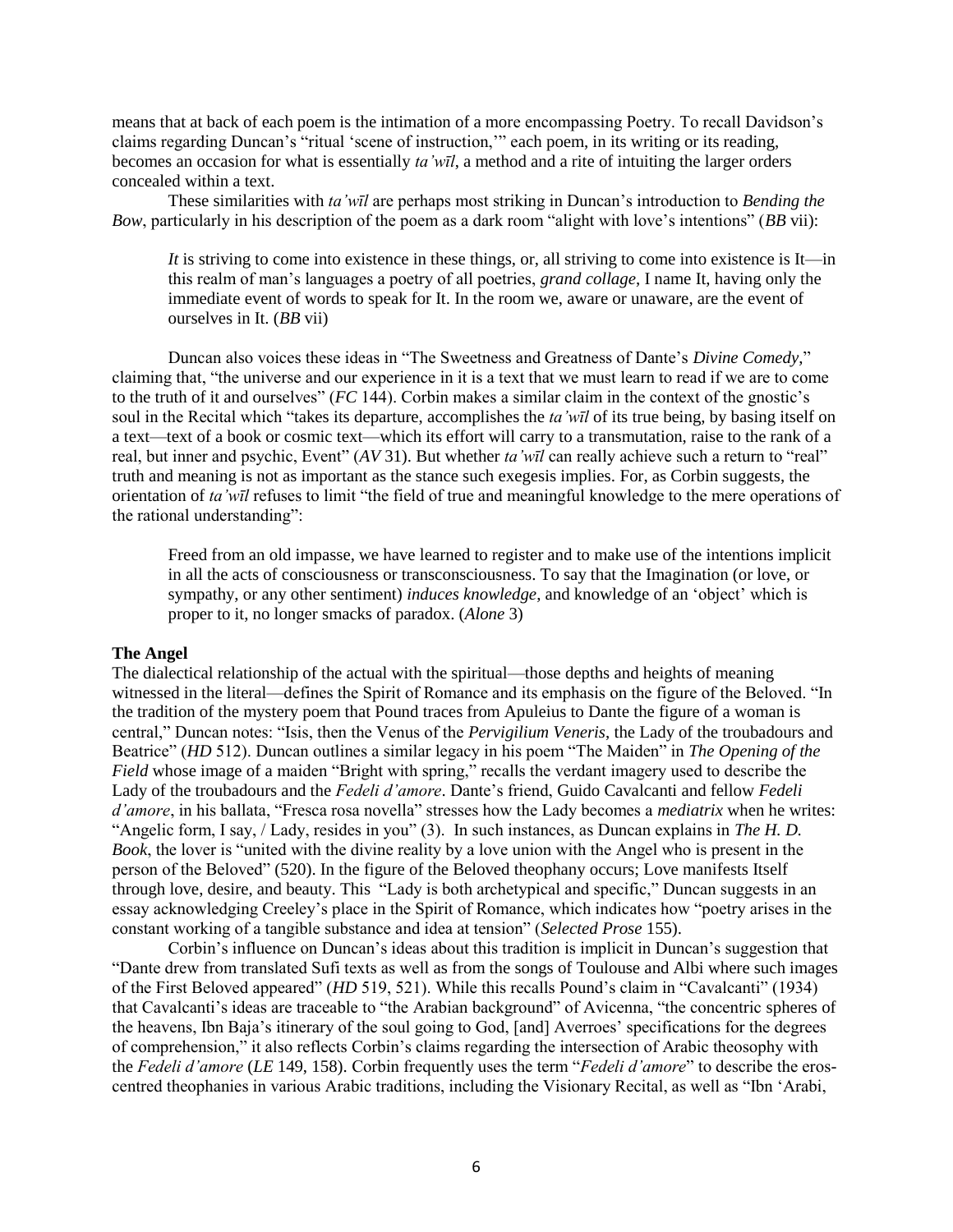the incomparable master of mystic theosophy, and Jalaluddin Rumi, the Iranian troubadour of that religion of love whose flame feeds on the theophanic feeling for sensuous beauty" (*Alone* 110):

*Fedeli d'amore* struck us as the best means of translating into a Western language the names by which our mystics called themselves in Arabic or Persian (*'ashiqun, muhibbun, arbab al-hawa*, etc.) Since it is the name by which Dante and his companions called themselves, it has the power of suggesting the traits which were common to both groups and have been analyzed in memorable works. (*Alone* 110)

Corbin, however, is more concerned with identifying "the undeniable typological affinities between them," the Oriental and the Occidental *Fedeli d'amore*, rather than their "actual historical relations" (*Alone* 100). One key affinity is "the experience of a cult of love dedicated to a beautiful being is the necessary initiation to divine love, from which it is inseparable" and which "is a unique initiation, which transfigures *eros* as such, that is, human love for a human creature" (*Alone* 101). This adumbrates Duncan's claim, derived from Plato's *Symposium*, that "love is most true when addressed in the name of the First Beloved, the One because of Whom we love" (*HD* 488). The implications of such mediated love are sketched out at length by Corbin in *Avicenna and the Visionary Recital*:

[W]hat the *Fedeli d'amore* saw was at once the Angel Intelligence-Wisdom and some particular earthly figure, but this simultaneity was actual and visible only to each one of them. The organ of such a perception is not the sensible faculties but the active Imagination; the sensible is not thereby abolished, but transmuted into symbol; correlatively, the intelligible can reveal itself to the mental vision of a human soul only through an Image-symbol, yet without this making it necessary to say that it is *merely* a symbol; rather, it has *all* the eminent value of a symbol. (*AV* 269)

What these faithful followers of love have witnessed is what Guido Cavalcanti describes as "Beauty's divinity made manifest" (11).

## **Commingling Souls**

For Duncan, however, the Beloved is male. "For," he claims in "The Torso, Passages 18," "my Other is not a woman but a man" (*BB* 65). This is a claim Duncan returns to in his later poem, "Circulations of the Song: After Jalāl al-Dīn Rūmī" in *Ground Work: Before the War*:

But if *you* are the lover, how entirely you are *He*. How entirely He is here; He commands me. (*GW* 167)

In contrast to the summer solstice of "Benefice," "Circulations of the Song," with its reference to the star Fomalhaut, takes place in the darkness of winter solstice which also expresses the poem's speaker's own sense of mortality (168). But from such darkness, "the Lord of Night / stirs with verges of a radiance / that is in truth dark, / darkening glances of an obscurity / Love seeks in love" (*GW* 170). "*He*," Eros, Duncan writes, "wingd and / dark ascendant," is intimated in the "mortal" love the poet expresses for his "companion of the way" (167). Thus, unlike the intellectual love expressed by Dante or Cavalcanti, the love celebrated in "Circulations of the Song" is a consummated one.<sup>5</sup> The speaker addresses his Beloved, claiming that "in you I come true" and describes "the confused joyous rush / of coming to myself in you" (175, 168). But that notion of "coming to myself in you" breaks down demarcations between self and other in a manner equivalent of the "synchronism" that, in the Recital, occurs "between the soul's awakening to itself and its visualization of its Guide" (*AV* 20).

This *syzygy* is emphasized in Duncan's poem through subtle rhyme—"*He*" and "me," for example, and "my" and "eyes"—as well as in the dizzying oscillations the poem makes between subject and object: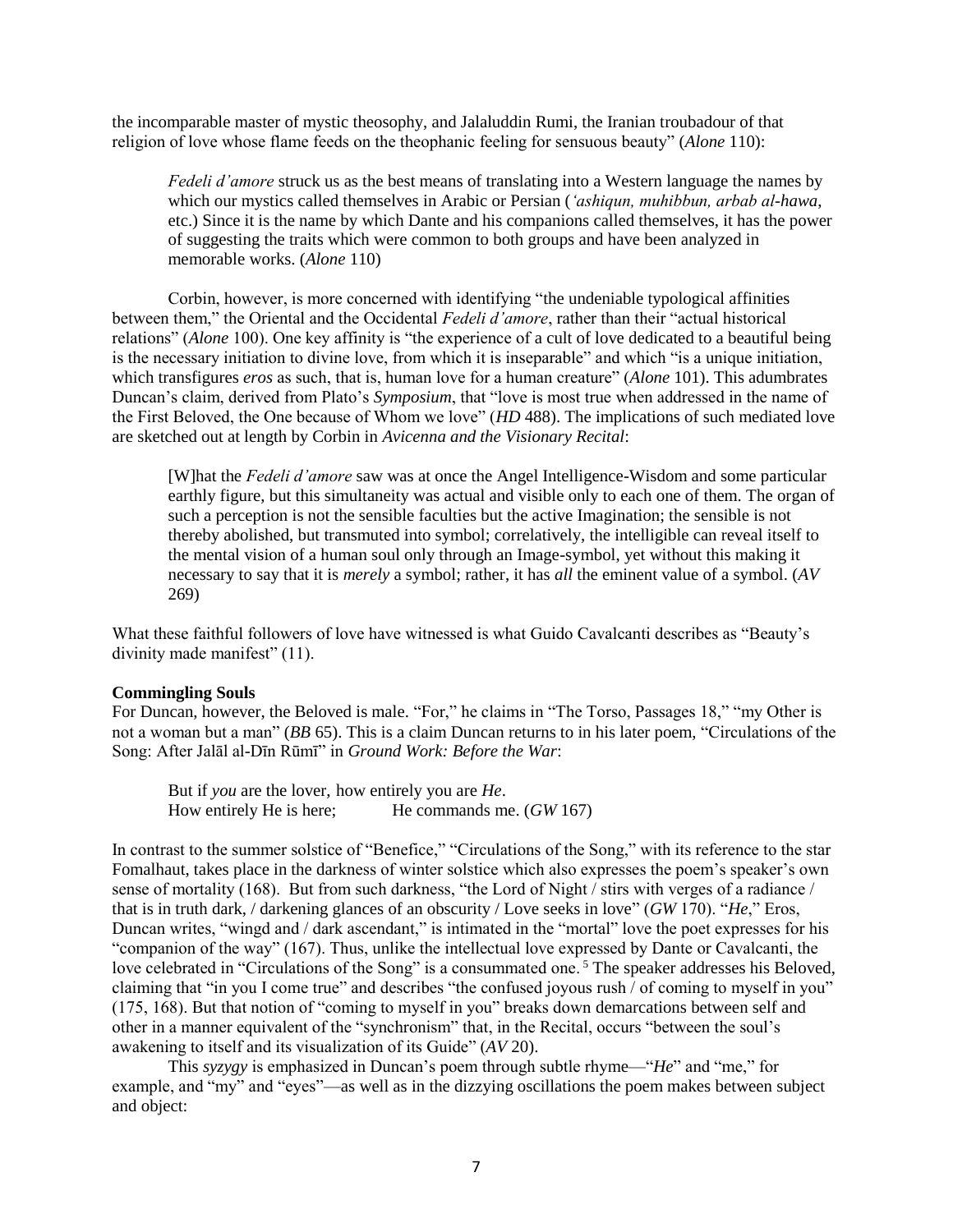*His* are the eyes of my seeing you, yours was the mouth of the wish the tongue of my speech sought that may never actually have been yours (*GW* 169)

The blurring of Lover and Beloved recalls the "commingling" of soul's that occurs in Duncan's earlier poem "The Torso" and the paradisal path of the Beloved's body:

his soul commingling I thought a Being more than vast, His body leading into Paradise, his eyes quickening a fire in me, a trembling hieroglyph (*BB* 63)

This, the Beloved's "body leading / into Paradise," echoes Corbin's description of *ta'wīl* in "Cyclical Time in Mazdaism and Ismailism" (1957):

Thus coming into this world has meaning only with a view to leading that which is metaphoric back to true being, and the external (exoteric, *zahir)* back to the internal (esoteric, *batin),* by means, of an exegesis *(ta'wīl)* which is also an exodus from existence. Here, then, we have a mode of understanding *(modus intelligendi)* in which a mode of being *(modus essendi)* is expressed. Even while one is materially present in this world, there is a mode of being in Paradise but it goes without saying that this *mode of being,* Paradise, can be realized, can exist "in the true sense," only in a person who precisely *is* this Paradise – that is to say, who always personifies this mode of being. (*Cyclical* 51-52)

Duncan would have been familiar with this, Corbin's discussion of the thirteenth-century Persian philosopher Nasir Tusi, in the context of Olson's poem "Maximus at the Harbor" which weaves into its text an angelology derived from Corbin: "Paradise is a person. Come into the world. / The soul is a magnificent Angel" (*Maximus* 240). This informs the poem's theme of "apophainesthai"—a Greek term, reminiscent of the Orphic "phanes," meaning, "that which shows forth"—and the enrapturing that occurs in the sexually aggressive context of rape (Butterick 354). In the poem's feminized landscape, Okeanos mercilessly "tears" in order "to get love loose" and commits "rape until love sifts" and is shown forth in Dogtown's topography (*Maximus* 240). Thus, Corbin's truncated phrase, "Come into the world," suggests, simultaneously, a past action, an invitation, and sexual climax.

However, in "The Torso" and "Circulations of the Song" angelology occurs through sympathy and sexual "commingling"—which, phonetically, suggests "coming"—rather than violation. The lover finds himself, physically and ontologically, in the Beloved. Thus, Greg Hewett writes, the "trembling hieroglyph" in "The Torso" suggests "not only an ancient, hermetic connection between the symbolic process and the physical, but one that is charged and indefinite – so indefinite that it is unclear which of the two bodies or both together are represented by the hieroglyph" (Hewett 540).

In "Circulations of the Song," however, a third party, Love Himself, is announced. Recalling his claim in *The H.D. Book* that "We are drawn to Him, but we must also gather Him to be," Duncan writes (82):

> *He* too seeks you out. He too dreams of coming to this fugitive morning, of finding His "Self" in a Time so personal it is lost in our coming into it. (171)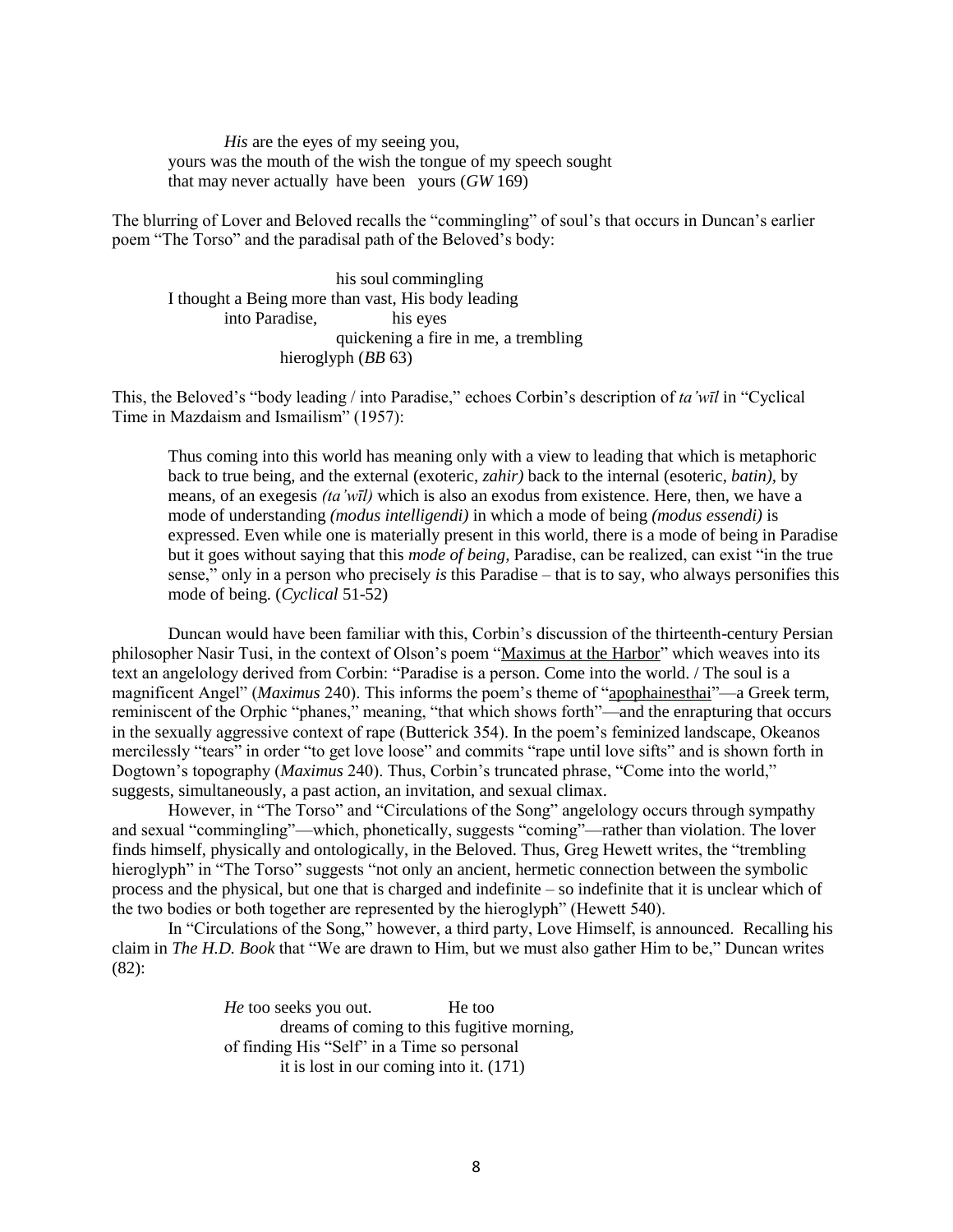In the commingling of Lover/Beloved a theophany occurs. Love manifests tangentially, as the repetition of "coming" suggests, in the throes of a "personal" love. In the "fugitive morning" Duncan presents an equivalent of the Recital's narrator who witnesses a "figure [that] represents the heavenly counterpart of the soul," manifesting "itself to the soul only at the dawn, the 'sunrise,' of the soul's perfect individuation, its integration, because only then is its relation to the divine individualized" (*AV* 21). Recalling this kind of encountered/encountering gnosis, Norman Finkelstein suggests that what is witnessed in "Circulations of the Song" "is both a subjective force of ecstatic inspiration and an objective vehicle for that inspiration" (*Utopian* 78). What "begins as a personal revelation is made into a concrete universal, not to be asserted in abstraction, but to be re-enacted in lived experience, including the encounter with linguistic form" (79).

# **"Poem Beginning with a Line by Pindar"**

What Finkelstein identifies in "Circulations of the Song" as "a concrete universal" encountered in "linguistic form" is also expressed in Duncan's earlier "Poem Beginning with a Line by Pindar" (c.1958) which, according to Davidson, is "the central poem for Duncan's poetics and cosmology" ("Book" 83). Informing this poetics and cosmology is the legend of Cupid and Psyche which represents a mythopoeic archetype of the kind of personal encounters—between Lover and Beloved—that Duncan addresses in "Circulations of the Song" and "The Torso."

"Poem Beginning with a Line by Pindar," Davidson suggests, is a "multileveled reading of a primary text through its appearance in various other versions" (*San Francisco* 142). Duncan derives his primary story from Apuleius' version in *The Golden Ass*, substituting Eros for his Roman equivalent, Cupid (*FC* 17). Duncan charts the "fate" and "passion" of the archetypal couple in a transhistorical milieu, finding intimations, clues, and rimes of the couple's passion in the poetry of Whitman, Williams, and Pound; Goya's painting *Cupid and Psyche*; contemporary American politics; the legends of the American West; Duncan's family history; and the omens of his Atlantean dream (*OF* 66). Very much like the Pindar ode which instantiates it, "Poem Beginning with a Line by Pindar" is itself "an accumulation of metaphor" that finds in "old voices" survivals of an ancient story, and gnosis, that still directs the heart (*OF* 69).

Indeed, via its accumulation of salient "tropes" and "hues," "Poem Beginning with a Line by Pindar" rehearses the decline of "passionate love" that De Rougement charts in *Love in the Western World* (170). According to Davidson the poem presents a meditation on "the origins of love and on the historical forces that diminish its power," as well as a dramatization of "the transformation of spirit into history or the reification of time into causality" (*San Francisco* 142). But Duncan's poem also conveys optimism for the renewal of Love's diminished powers in the figure of the children "clockwise and counter-clockwise turning" in a dance of cosmic renewal (*OF* 69).

Related to this promise of renewal in Duncan's poem is a familiar trope in Gnostic, Neoplatonic, and Avicennan cosmologies concerning the soul's (the psyche's) lapse into history. Indeed, Psyche's plight in "Poem Beginning with a Line by Pindar" is one that is mirrored in the Avicennan Recital and its "motif of Return":

This motif of Return presents two implications: in the first place, the feeling of a kinship with the divinity, with celestial beings, forms of light and beauty, which for the gnostic are his true family; in the second place, and in consequence, the soul, which thus at last finds *itself,* experiences itself as exiled, terrified and disoriented by and among the common norms, which assign to human beings reasons for existence and goals that are completely *strange* to its true condition of *Stranger.* (*AV* 19)

Suffering her own exile in the "Pindar" poem, Psyche's situation like the gnostic's of the Recital. In both instances, the soul goes from ignorance and forgetfulness to an estranging but motivating consciousness of loss and then desire. Psyche's awakening occurs in the "carnal fate that sends the soul wailing / up from blind innocence, ensnared / by dimness / into the deprivations of desiring sight" (*OF*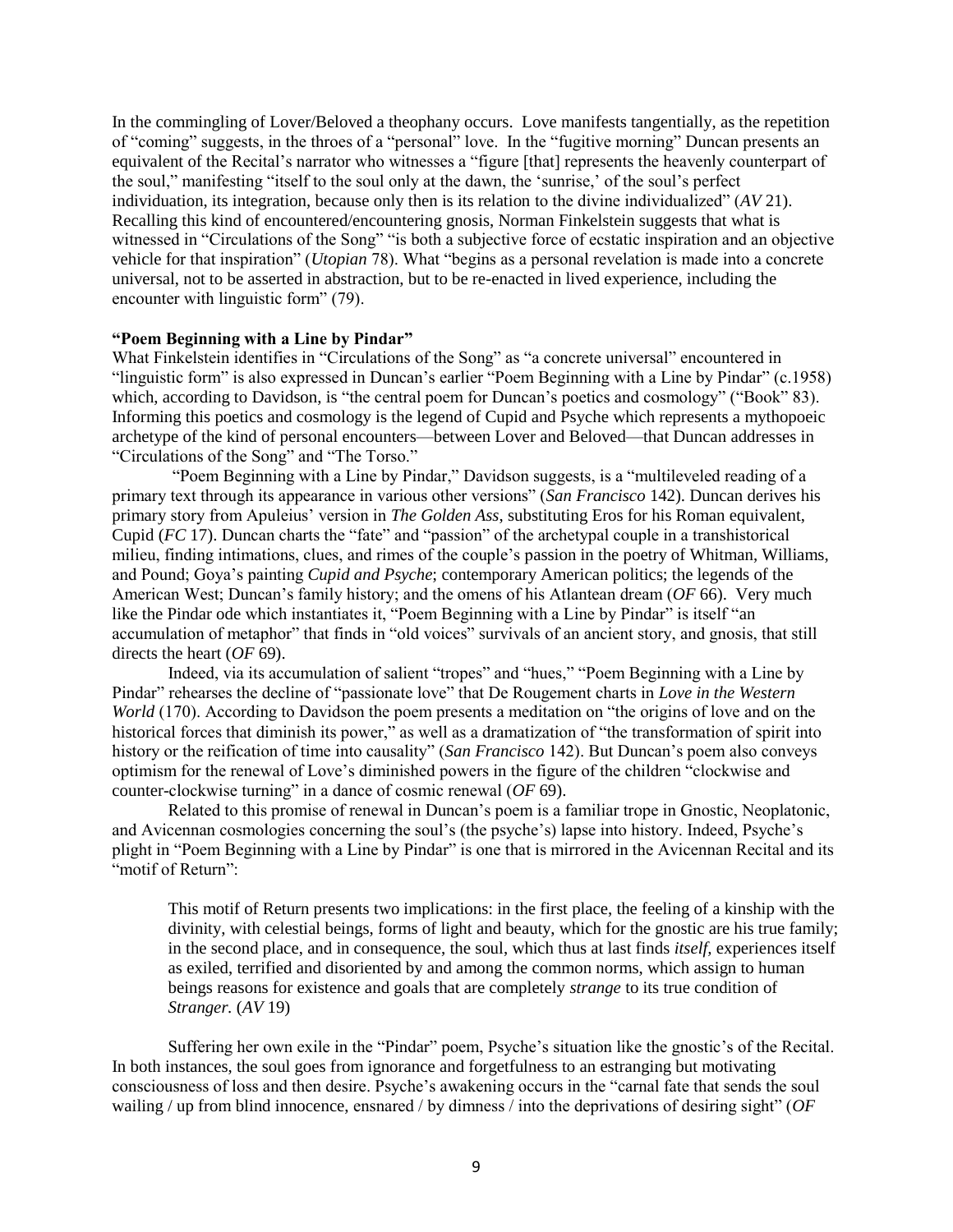62). Thus, Psyche's "exile from Eros," her "exile from delight," is also a Fall from blissful unawareness (being, happily, *in the dark*) into the painful light of love: "The great dark reality in which body, soul, and spirit had been one in unknowing was reft" (*HD* 86). Like the Sophia (Wisdom) of Christian Gnosticism who falls from her heavenly origins into the material world of the demiurge, exiled there until Christ redeems her, Psyche strives to be reunited with Love. Indeed, for the Platonist Thomas Taylor, in Apuleius "the very ancient dogma of the pre-existence of the human soul, its lapse from the intelligible world to the earth, and its return from thence to its pristine state of felicity, are most accurately and beautifully adumbrated" (xi).

But "Poem Beginning with a Line by Pindar" is not simply *about* Psyche's "passion, dismay, longing, search" but is a text that repeats that passion in the very processes of the poem itself (*OF* 67). For, the poem is "not only a story that expresses the soul but a story that awakens the soul to the real persons of its romance, in which the actual and the spiritual are revealed, one in the other" (*FC* 31). Reading "Poem Beginning with a Line by Pindar" in light of Corbin's notion of *ta'wīl* effectively highlights the way in which the poem's primary text makes this revelation apparent. Indeed, Robert Kelly claims that "Poem Beginning with a Line by Pindar" performs a "*ta'wīl* of its own first line" ("Ta'wīl" 115). However, Duncan's poem predates the English translation of *Avicenna and the Visionary Recital* by two years. Nevertheless, to adopt Corbin's approach to the *Fedeli d'amore*, one can identify "typological affinities" between Corbin's understanding of *ta'wīl* and Duncan's *retrospective* reading of his poem. As I discuss below, Duncan's most insightful reflections about the conception of his poem occur in two essays written after *The Opening of the Field*: "Towards an Open Universe" (1964) and "The Truth and Life of Myth" (1968). Guy Davenport inadvertently suggests how Corbin might figure in Duncan's retrospective accounts of his poem:

Instigations are deceptive guides into imaginative structures, and the maker of the structure may be a deceptive guide. The imagination sees with the eyes of the spirit; the maker, finished his making, must then see what he has done, like the reader with corporeal eyes" (236).

It is possible that Corbin's model of *ta'wīl* may have given Duncan a way to valorize some of that "spirit" as he reflects on his poem. But, whatever the case, *ta'wīl* is a rich corollary to this defining poem of Duncan's erotic poetics.

# **Searching Psyche**

To recall, a key condition in the *fin amor* of the troubadours and the *Fedeli d'amore* is desire. Duncan evokes a similar sentiment when he claims: "the information flows / that is yearning" (*OF* 69). This suggests that information is yearned for *and* that yearning itself yields information. Duncan reiterates this in a section of his poem "The Propositions" entitled "The Keeping" in *The Opening of the Field*: "It is from longing my making proceeds" (*OF* 36). This longing, which Duncan proposes, is a "magic [that] proceeds from the heart" and a "thirst that defines Beauty" suggests the kind of erotic desire motivating "The Torso" and "Circulations of the Song" (OF 37):

 *Finders Keepers* we sang when we were children or were taught to sing before our histories began and we began who were beloved our animal life toward the Beloved, sworn to be Keepers. (*OF* 68)

As the refrain of the children's rhyme, "Finders keepers, losers weepers" suggests, loss is a prerequisite for loving. We only truly value something when its loss is tangible.

As a "drama of loss and search" the story of Eros and Psyche emphasizes this lesson, which Psyche has to learn the hard way (*HD* 80):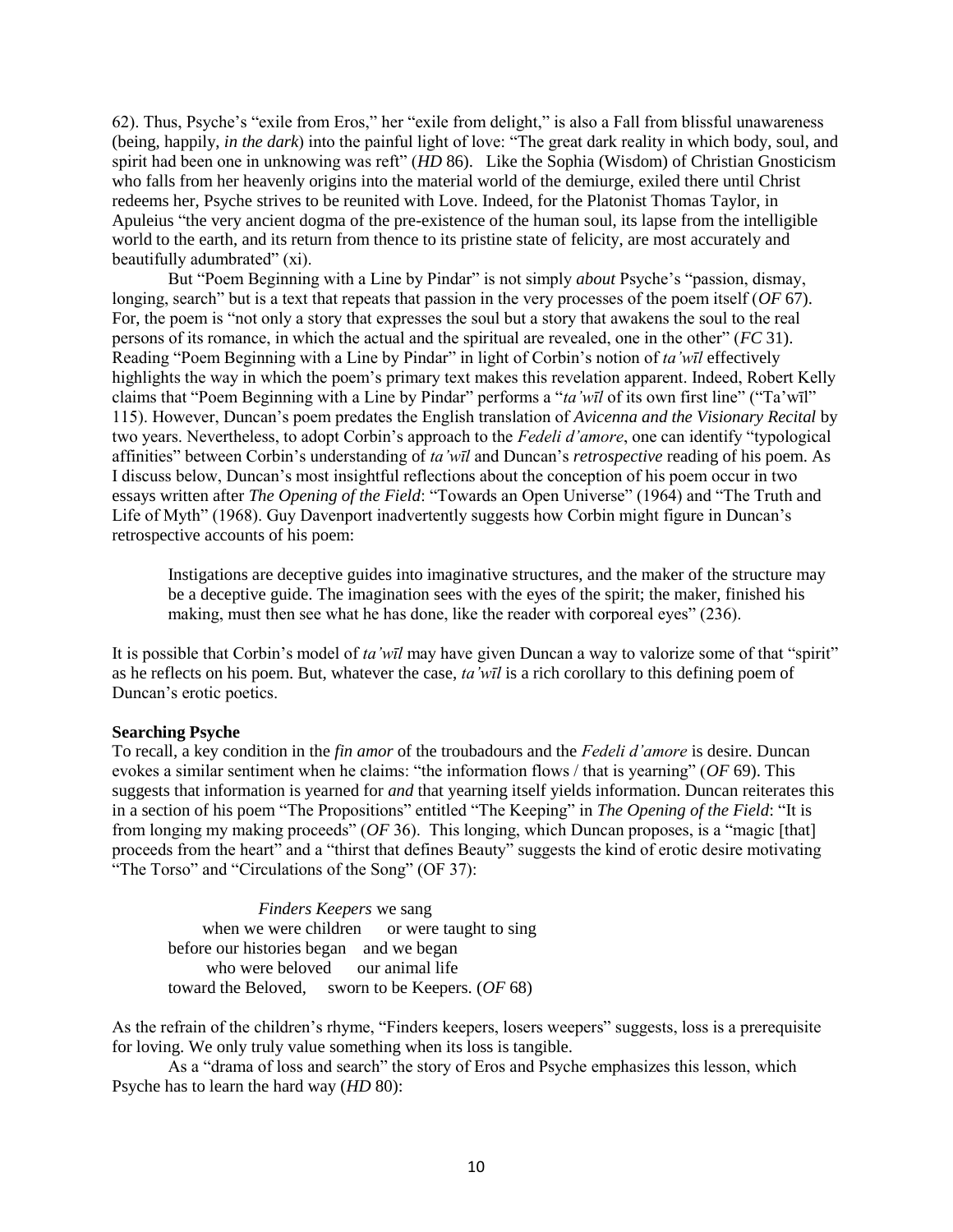Psyche before her sin is a dilettante. To read, to listen, to study, to gaze was all part of being loved without loving, a pleasure previous to any trial or pain of seeking the beloved. The light must be tried; Psyche must doubt and seek to know; reading must become life and writing; and all go wrong. (*HD* 81)

Eros is also implicated in this reading because "the meaning of things seems to change when we fall in love, as if life were a language we had begun to understand" (*HD* 83). According to Duncan: "In the virtue of words that what were forces become meanings and seek form. Cosmic powers become presences and even persons, having body to the imagination. We fall in love with Love" (*HD* 83). As a cosmic power Eros is a libidinal force in Duncan's poetics, underscoring his conviction that "Writing is first a search in obedience" (*OF* 12):

The poet is not master of reality but its lover; and falling in love, charmed by reality, returns in the midst of that claim to fulfil [*sic*] the law of the poem itself. Only in the poem as he actually makes it will the Poetry that moves him come into existence. (*FC* 54)

Such a manifestation happens in Duncan's account of "Poem Beginning with a Line by Pindar" which as well as telling the story of Psyche's love also becomes the occasion of that story, via a misreading of Pindar's first Pythian Ode:

*The light foot hears you and the brightness begins* god-step at the margins of thought, quick adulterous tread at the heart. Who is it that goes there? Where I see your quick face notes of an old music pace the air, torso-reverberation of a Grecian lyre. (*OF* 62)

In these opening lines, as Duncan explains in "The Truth and Life of Myth," "cosmic powers" manifest as presences.

When, in the inception of "A Poem Beginning with a Line by Pindar," reading late at night the third line of the first Pythian Ode in the translation of by Wade-Grey and Bowra, my mind lost the hold of Pindar's sense and was faced with certain puns, so that the words *light*, *foot*, *hears*, *you*, *brightness*, *begins* moved in a world beyond my reading, these were no longer words alone but also powers in a theogony, having resonances in Hesiodic and Orphic cosmogonies where the foot that moves in the dance of the poem appears as the pulse of measures in first things. (*FC* 17)

Duncan's retrospective account of the poem's inception indicates how re-reading can "arouse in a contemporary consciousness reverberations of old myth" pertinent to the story of Eros and Psyche (*HD* 79):

Immediately, sight of Goya's great canvas, once seen in the Marquis de Cambo's collection in Barcelona, came to me, like a wave, carrying the vision—out of evocation to add their masterly powers to my own—the living vision, Cupid and Psyche were there; then, the power of a third master, not a master of poetry or of picture but of story-telling, the power of Lucius Apuleius was there too. In the grand theurgy of picture and story, the living genius of these three stood as my masters, and I stood in the very presence of the story of Cupid and Psyche—but in the power of those first Words—Light, Foot, Hears, You, Brightness, Begins—He was the primal Eros, and she, the First Soul. (*FC* 17)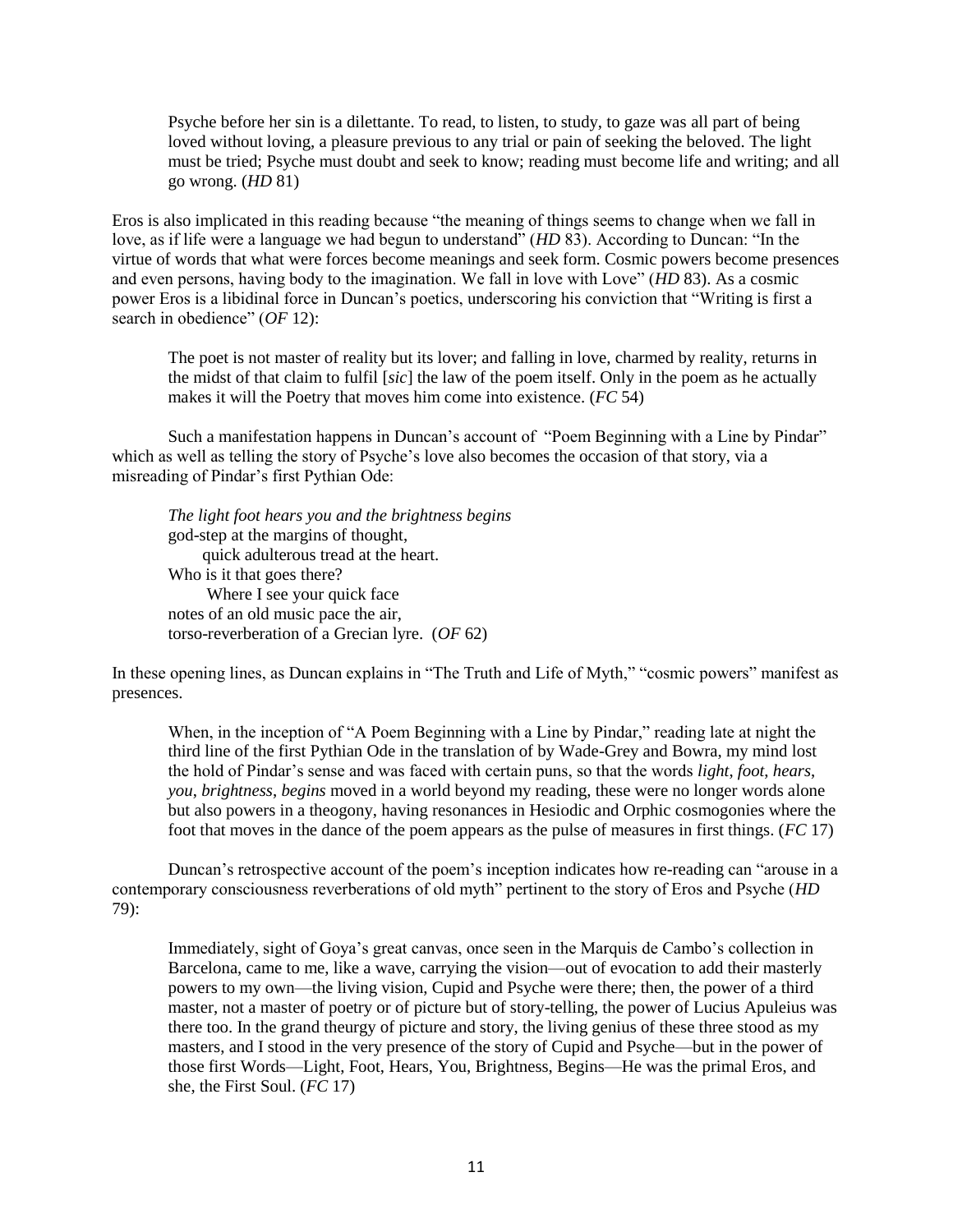In tracing these powers back to the primary story of the primal Eros and the first Soul, Duncan performs a kind of *ta'wīl*. And, like *ta'wīl*, his reading is also interceded by an angelic figure and "the intuition of an essence or person in an Image which partakes neither of universal logic nor of sense perception, and which is the only means of signifying what is to be signified" (*Alone* 13).

# **Interpreting Angels**

In "Towards an Open Universe," Duncan explains how "the germ of the poem quickened" by misreading Pindar: "[I]t was my inability to understand that began the work or it was the work beginning that proceeded the words I was reading in such a way that they no longer belonged to Pindar's *Pythian I*" (*FC* 86). Duncan echoes Harold Bloom's ideas about the creative contingencies of reading which, he reasons, is "a belated and all-but-impossible act, and if *strong*, is always a misreading" (3). Duncan frequently compares his own reading to Jacob wrestling the Angel in the Book of Hosea (12:4). In "The Law I Love is Major Mover" Duncan evokes Jacob's wrestle in the context of an "angelic Syntax" which he develops further in "The Structure of Rime 1," proposing that Jacob "*wrestled with Sleep like a man reading a strong sentence*" (*OF* 12). And, in "The Truth and Life of Myth," Duncan claims that, "I have come to think of Poetry more and more as a wrestling with Form to liberate Form" (*FC* 8).

Not only is Duncan's "Pindar" poem an instance of the poet wrestling with Pindar's "*strong*" sentence, it is also an angelic encounter. In misreading Pindar "a higher reality" intruded, Duncan claims: "I had mistaken the light foot for Hermes the Thief, who might be called The Light Foot, light-fingered, light-tongued" (*OF* 86). As messenger of gods Hermes assumes an angelic function which, Karl Kerényi suggests, is reflected in the word "hermeneutics":

Hermes is *hermeneus* ("interpreter"), a linguistic mediator, and this not merely on verbal grounds. By nature he is the begetter and bringer of something light-like, a clarifier, God of exposition and interpretation (of the kind that we are engaged in) which seeks and in his spirit […] is led forward to the deepest mystery. (145-146)

Kerényi recalls "the interpreting angel" of the Recital who manifests in the "familiar Gnostic figure of the angelic Helper and Guide" (*AV* 23). Like Hermes, this "interpreting angel" is the linguistic mediator of a text's "esoteric" mysteries. Without this Guide "the soul cannot restore, return the text to its truth, unless it too returns to *its* truth (*Haqiqat)* which implies for it passing beyond imposed patencies, emerging from the world of appearances and metaphors, from exile and the 'Occident'" (*AV* 31). Like Socrates' daemon, Hermes intercedes as the intermediary of a divine, Erotic, power. But in leading the poet back to "the transcendent reality of Eros and Psyche" this god also reflexively guides the poet through the poem's genesis, making Duncan's poem both the subject and object of its own recital by dramatizing its compositional processes (*FC* 17).

Obeying Hermes's intercession, Duncan becomes master *and* servant of his poem, following Hermes's lead. This recalls how Orphèe in Jean Cocteau's film, *Orphèe* (1950), blindly follows Heurtebise through the Underworld:

In Cocteau's film *Orpheus* the guardian angel Heurtebise tells Orpheus not to try to understand but to follow. It is a law in the reading of poetry that is a law too in the writing. Unless we follow, unless we follow thru the work to be done, there is no other way of understanding. Participation is all (*HD* 272).

Adumbrating the "gnostic revelations" of "Circulations of the Song," which are also mediated by a daemonic Hermes, the poet is led to participate in the primary ground of Eros (*GW* 174):

We are drawn to Him, but we must also gather Him to be. We cannot, in the early stages, locate Him; but He finds us out. Seized by His orders, we "fall in love", in order that He be; and in His duration the powers of Eros are boundless. We are struck by His presence, and in becoming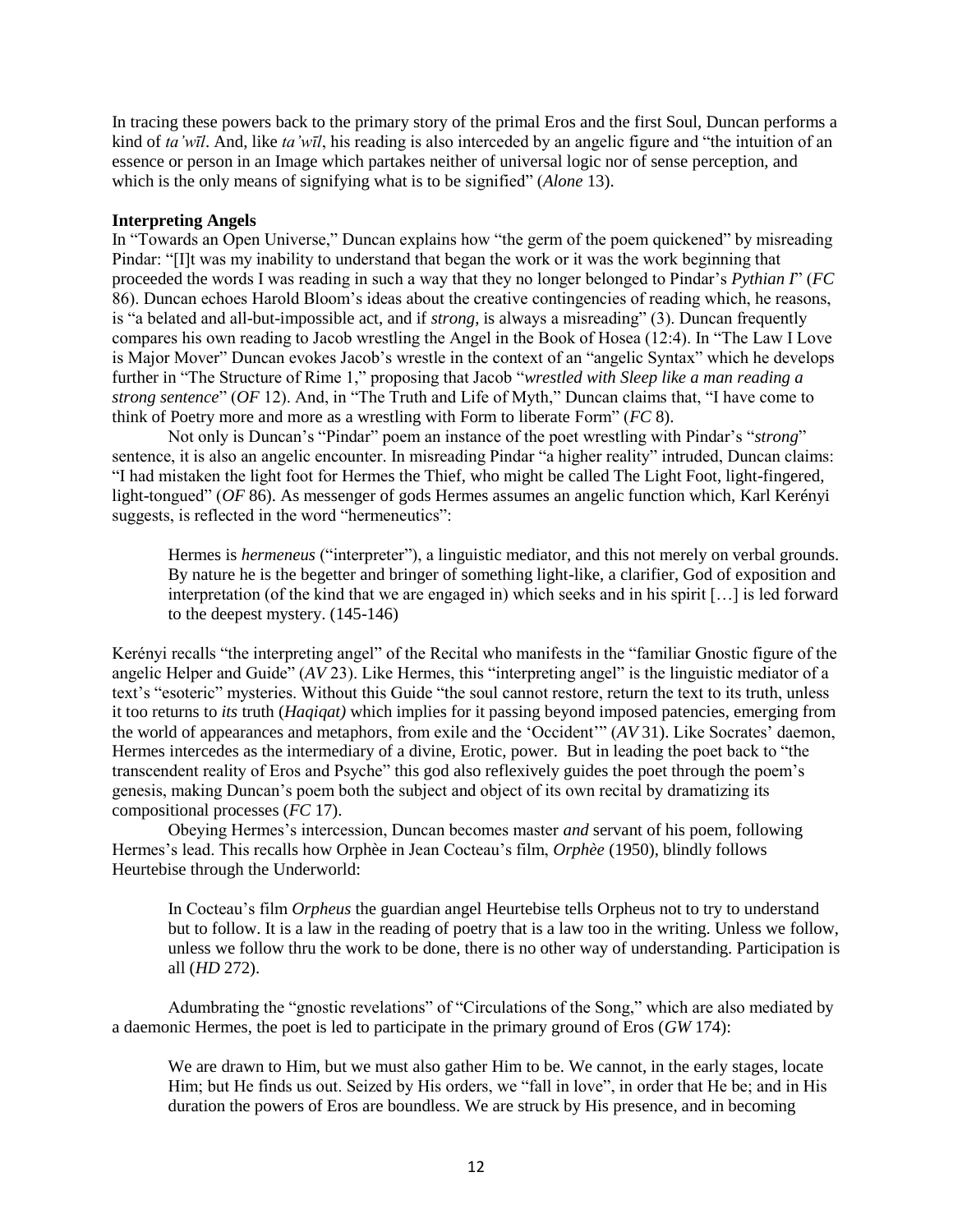lovers we become something other than ourselves, subjects of a daemonic force previous to our humanity [.] (*HD* 82)

Duncan not only reiterates Psyche's passion but also the condition of every individual who "falls" in love. A similar fall, for example, occurs in "The Torso":

> I have fallen in love. He has brought me into heights and depths my heart would fear without him. (*BB* 64)

Recalling the *mediatrix* of *the Fedeli d'amore*, the Beloved in Duncan's poem announces that, "you do not yet know but through me" (*BB* 64). What may seem narcissism leads to a more inclusive and encompassing gnosis, as Duncan indicates in "Circulations of the Song": "I am falling out into that Nature of Me / that includes the Cosmos it believes in" (170). Consequently, in the palpable figure of the Beloved, there is affirmation of Duncan's belief that, "We ourselves in our actuality, as the poem in its actuality, its thingness, are facts, factors, in which It makes Itself real" (*BB* vii). Falling *in* love, enacts a cosmological event of "fallen love"—epitomized in the passion of Psyche and Eros—that through the medium of a Beloved reunites the lover with Love, although, that mediator may not necessarily be a person. For, as Corbin proposes in *Spiritual Body and Celestial Earth*, "The earth is [also] an Angel" (3). But, whatever form it takes, that Beloved, as Duncan tells Ekbert Faas, is only recognized by "a searching Psyche"  $(81)$ :

As long as a person is in love with and curious about and searching for the universe, he is engaged in language. And language has to increase for him to get anywhere in the universe. The symptom of ceasing to be in language, of ceasing to wander and talk is a de-reification of the universe and a letting go of everything around you. (83)

As Duncan's poetry repeatedly affirms, it is by being in love that makes "things about us reveal depths and heights of meaning" and makes us "involved in the sense of Creation ourselves" (*FC* 145). For this reason Duncan considers Psyche and Eros the "personae of a drama or dream that determines, beyond individual consciousness, the configurative image of a species" that dramatize "the inner works of the poetic opus" and "the great myth or work," that is, "the fiction of what Man is" (*HD* 80, 79). By its very nature, as Duncan's poetry attests, falling *in* love is itself a Recital of this poetic opus of *fallen love* that precipitates a redemptive corollary gnosis.

#### **Notes**

 $\overline{\phantom{a}}$ 

<sup>3</sup> This occurs in the ninth chapter of "Nights and Days," the second book of *The H.D. Book*, which Duncan wrote in March 1961. *Chicago Review* eventually published the chapter in 1979 without subsequent revisions (*HD* 648).

<sup>4</sup> Using Dante Gabriel Rossetti's translations of the early Italian poets in his chapter "Lingua Toscana," Swinburne's translation of Villon in "Moncorbier, *alias* Villon" and Pater's translation of "The Marriage of Cupid and Psyche"

<sup>1</sup> Duncan's poem "WHOSE [Passages]" in *Ground Work II: In the Dark* (1987) is dedicated to Hillman, whose work in depth psychology also owes a considerable debt to Corbin. "I have a passage in 'Passages,'" Duncan claims in "Opening the Dreamway," "and that is the place where I thought I saw the soul" (24).

<sup>&</sup>lt;sup>2</sup> Avicenna and the Visionary Recital is Willard R. Trask's English translation of the second edition of Corbin's book *Avicenne et le récit visionnaire* which was first published in 1954.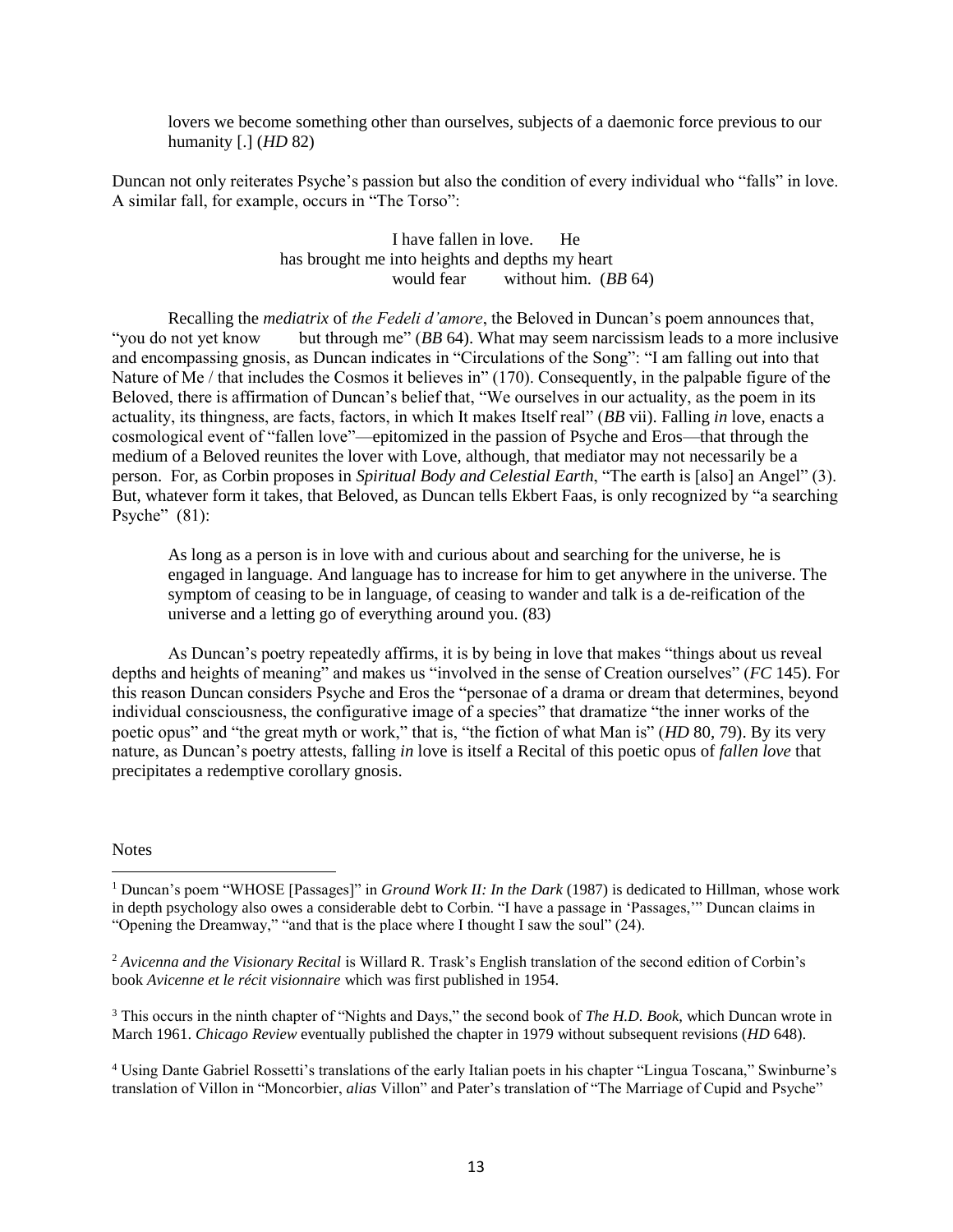from Apuleius' the *Golden Ass*, in "The Phantom Dawn," Pound, in *The Spirit of Romance*, also bridges Victorian romanticism and early twentieth-century modernism.

<sup>5</sup> As well as Rumi, "Circulations of the Song" also more covertly recalls Cavalcanti's erotic imagery. For example, Duncan's "An arrow from the shining covert of your gaze / pierced me," adumbrates Cavalcanti's, "You pierced my heart by passing through the eyes / And woke the mind that slumbered unaware" (*GW* 173; Cavalcanti 31).

#### **Works Cited**

 $\overline{\phantom{a}}$ 

Anderson, William. *Dante the Maker*. London: Routledge and Kegan Paul, 1980. Print.

- Apuleius, Lucius. *The Metamorphosis or Golden Ass of Apuleius*. Trans. Thomas Taylor. Birmingham: W. J. Cosby, 1893. Print.
- Bartlett, Lee, ed. "'Where as Giant Kings We Gatherd': Some Letters from William Everson to Robert Duncan, 1940 and After." *Sagetrieb* 4 2/3 (1985): 137 – 174. Print.
- Bertholf, Robert J. and Albert Gelpi, eds. *The Letters of Robert Duncan and Denise Levertov*. Eds. Robert J. Bertholf and. Stanford, CA: Stanford UP, 2004. Print.
- Bloom, Harold. *A Map of Misreading*. Oxford: Oxford UP, 2003. Print.
- Boase, Roger. *The Origin and Meaning of Courtly Love: A Critical Study of European Scholarship*. Manchester: Manchester UP, 1977. Print.
- Brown, Norman. O. *The Challenge of Islam: The Prophetic Tradition*. Ed. Jerome Neu. Santa Cruz, CA: New Pacific Press, 2009. Print.
- Butterick, George. F. *A Guide to The Maximus Poems of Charles Olson*. Berkeley: U of California P, 1980. Print.
- Cavalcanti, Guido. *Complete Poems*. Trans. Andrew Mortimer. Richmond, Surrey: Oneworld Classics, 2010. Print.
- Chambers, Frank M. *An Introduction to Old Provençal Versification*. Philadelphia: American Philosophical Society, 1985. Print.
- Cheetham, Tom. *The World Turned Inside Out: Henry Corbin and Islamic Mysticism*. Woodstock, CT: Spring Journal Books, 2003. Print.
- Corbin, Henry. *Alone with the Alone: Creative Imagination in the Sūfism of Ibn 'Arabī*. Trans. Ralph Manheim. Princeton, NJ: Princeton UP, 1997. Print.
- ———. *Avicenna and the Visionary Recital*. Trans. Willard R. Trask. London: Routledge and Kegan Paul, 1961. Print. Cited as *AV*.
- ———. *Cyclical Time and Ismali Gnosis*. London: Kegan Paul International, 1983. Print.
- ———. *Spiritual Body and Celestial Earth: From Mazdean Iran to Shi'ite Iran*. Trans. Nancy Pearson. London: I.B. Tauris, 1990. Print.
- ———. *Temple and Contemplation*. London: Routledge and Kegan Paul, 1986. Print.
- ———. *The Voyage and the Messenger: Iran and Philosophy*. Berkeley: North Atlantic Books, 1998. Print.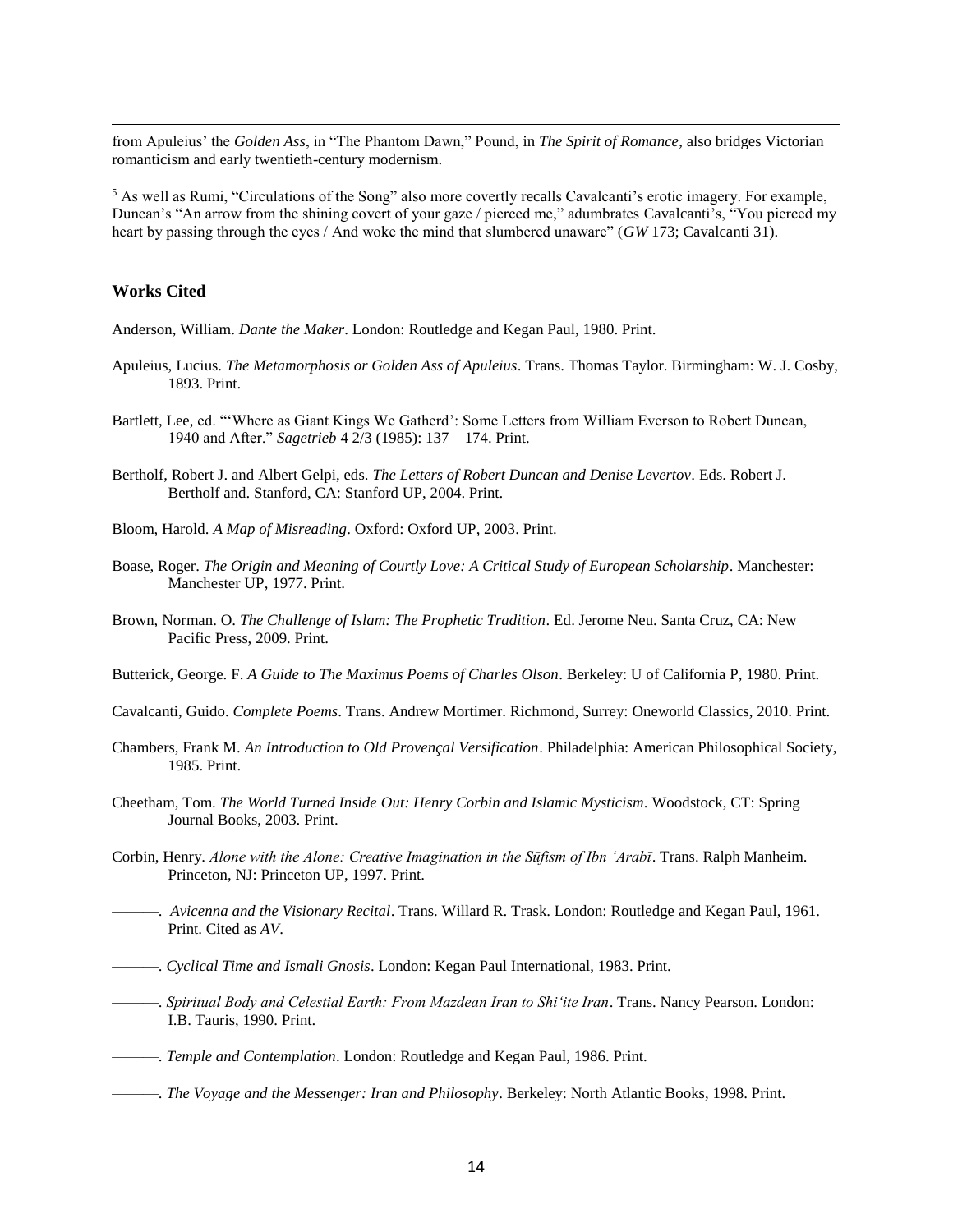Davenport, Guy. *Twelve Stories*. Washington D.C.: Counterpoint Press, 1997. Print.

 $\overline{\phantom{a}}$ 

Davidson, Michael. "A Book of First Things: *The Opening of the Field*." *Robert Duncan: Scales of the Marvelous*. Eds*.* Robert J. Bertholf and Ian W. Reid. New York: New Directions, 1979. 56-84. Print.

———. "Marginality in the Margins: Robert Duncan's Textual Politics." *Contemporary Literature* 33. 2 (1992): 275-301. Print.

- ———. *The San Francisco Renaissance: Poetics and Community at Mid-Century*. Cambridge: Cambridge UP, 1999. Print.
- De Rougemont, Denis. *Love in the Western World*. Trans. Montgomery Belgion. Princeton, NJ: Princeton UP, 1983. Print.
- Deghaye, Pierre. "Jacob Boehme and His Followers." Trans. Katherine O'Brien and Stephen Voss. *Modern Esoteric Spirituality*. Eds. Antoine Faivre and Jacob Needleman. London: SCM, 1993, 210-247. Print.
- Duncan, Robert. *A Selected Prose*. Ed. Robert J. Bertholf. New York: New Directions, 1995. Print.
- ———. *Bending the Bow*. New York: New Directions, 1968. Print. Cited as *BB*.
- ———. *Fictive Certainties*. New York: New Directions, 1985. Print. Cited as *FC*.
- ———. *Ground Work: Before the War*. New York: New Directions, 1984. Print. Cited as *GW*.
- ———. *Ground Work II: In the Dark*. New York: New Directions, 1987. Print.
- ———. *The H.D. Book*. Eds. Michael Boughn and Victor Coleman. Berkeley: U of California P, 2011. Print. Cited as *HD*.
- ———. "Opening the Dreamway," *Spring 59: A Journal of Archetype and Culture* (1996): 1- 45. Print.
- ———. *The Opening of the Field*. New York: New Directions, 1973. Print. Cited as *OF*.
- ———. *Roots and Branches*. New York: New Directions, 1964. Print. Cited as *RB*.
- Faas, Ekbert. *Towards a New American Poetics: Essays and Interviews*. Santa Barbara, CA: Black Sparrow Press, 1978. Print.
- Finkelstein, Norman. *The Utopian Moment in Contemporary Poetry*. Revised Ed. Cranbury, NJ: Associated UP, 1993. Print.
- Fredman, Stephen. *Contextual Practice: Assemblage and the Erotic in Postwar Poetry and Art*. Stanford, CA: Stanford UP, 2010. Print.
- Hewett, Greg. "Revealing 'The Torso': Robert Duncan and the Process of Signifying Male Homosexuality*.*" *Contemporary Literature* 35.3 (1994): 522-546. Print.
- Kerényi, Karl. *Hermes: Guide of Souls*. Trans. Murray Stein. Putnam, CT: Spring Publications, 1995. Print.

Pound, Ezra. *Literary Essays*. Ed. T. S. Eliot. London: Faber, 1954. Print.

Olson, Charles. The *Maximus Poems.* Ed. George F. Butterick. Berkeley: U of California P, 1982. Print.